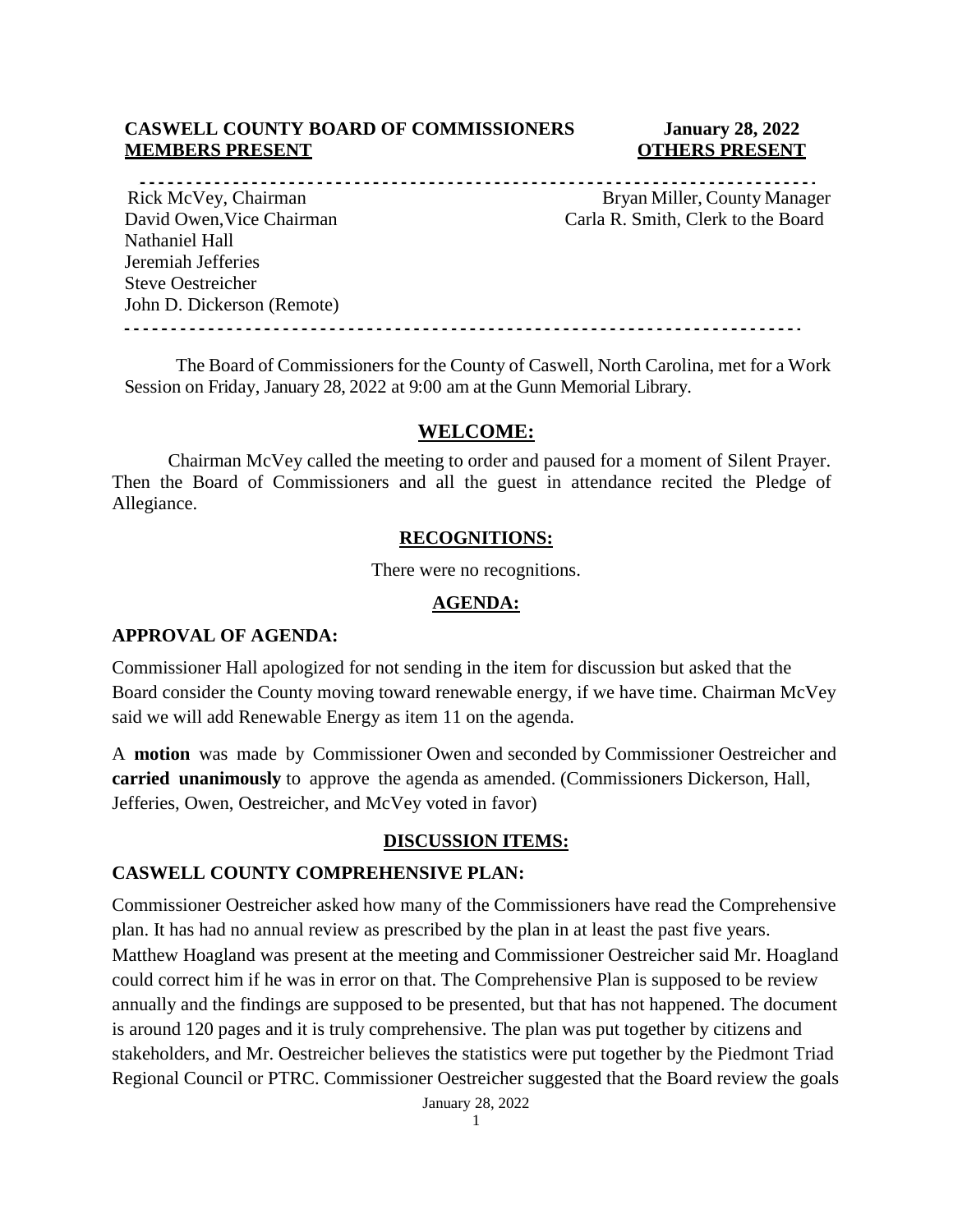at least 2-3 times a year because there's a lot of work that went into this. It has not been updated since it was created in 2013-2014, and it needs to be done. Commissioner Oestreicher recommends that the Board commission an update not a rewrite. The new data from the 2020 census would be wonderful if it could be included in this. It is Mr. Oestreicher's understanding that PTRC should be available to help with an update, and the cost associated with this should be relatively affordable. It is suspected that the cost might even be covered by some COVID or ARP funds if it can't be funded out of the budget. It is a significant project. We just had a new development approved by the Planning Board, which is the Robert Leon Wiley development with the Briar Ridge Major Subdivision with 11 new lots. We are surrounded by growth coming to this county and we need to get this plan updated. We need to update the goals, strategies, and the policies. Commissioner Oestreicher recommends that we use the same methodology that was used to create the plan, which involved citizen and stakeholder input. A considerable task force was put together to do that, and Commissioner Oestreicher would like to see the Board agree to do an update this year.

Chairman McVey asked if this was a tweak to the plan, and Commissioner Oestreicher said that it was more than a tweak. There is a lot of data that needs to go into it and the Board needs to revise goals and strategies. It is not a complete rewrite, but it's a significant update. Then Chairman McVey asked if each commissioner needs to look at this plan and come back with ideas to give to the Planning Board. Commissioner Oestreicher said there was a large group of people that participated in the creation of this. There was a steering committee and he would like to recreate that group to supervise the update. Commissioner Oestreicher said he would like the commissioners to read the existing plan. Chairman McVey said they should address any issues they have with the committee and then send it out.

Commissioner Hall then asked the County Planner, what issues he has seen that have come up already or issues that may come up involving the Comprehensive Plan. Matthew Hoagland said that Commissioner Oestreicher talked about the update more or less and the good work that went in that. A lot of the same issues that these folks were concerned with in 2013 and 2014 are really a lot of the same issues today. They talked about health and wellness, education, Piedmont Community College, and broadband connectivity which are some of the same issues today. One thing that stuck out to Mr. Hoagland was the desire for some sort of innovative agricultural center and having the community college involved in that. Mr. Hoagland feels that goal is basically accomplished in the CEAD project, although construction is still awaiting. That is something the county identified as a goal in the Comprehensive Plan and has made unbelievable progress in accomplishing it. In terms of future developments or future changes, the casino coming into Danville, VA has a tremendous potential to change things in the county, and we are seeing growth. The area of the county where we saw population growth as a result of the census was down in the Prospect Hill area as obviously an identifiable growth corridor. Mr. Hoagland thinks there are things in the Comprehensive Plan that have more or less been accomplished, but there have been things that have changed since 2013 and 2014 that would necessitate some sort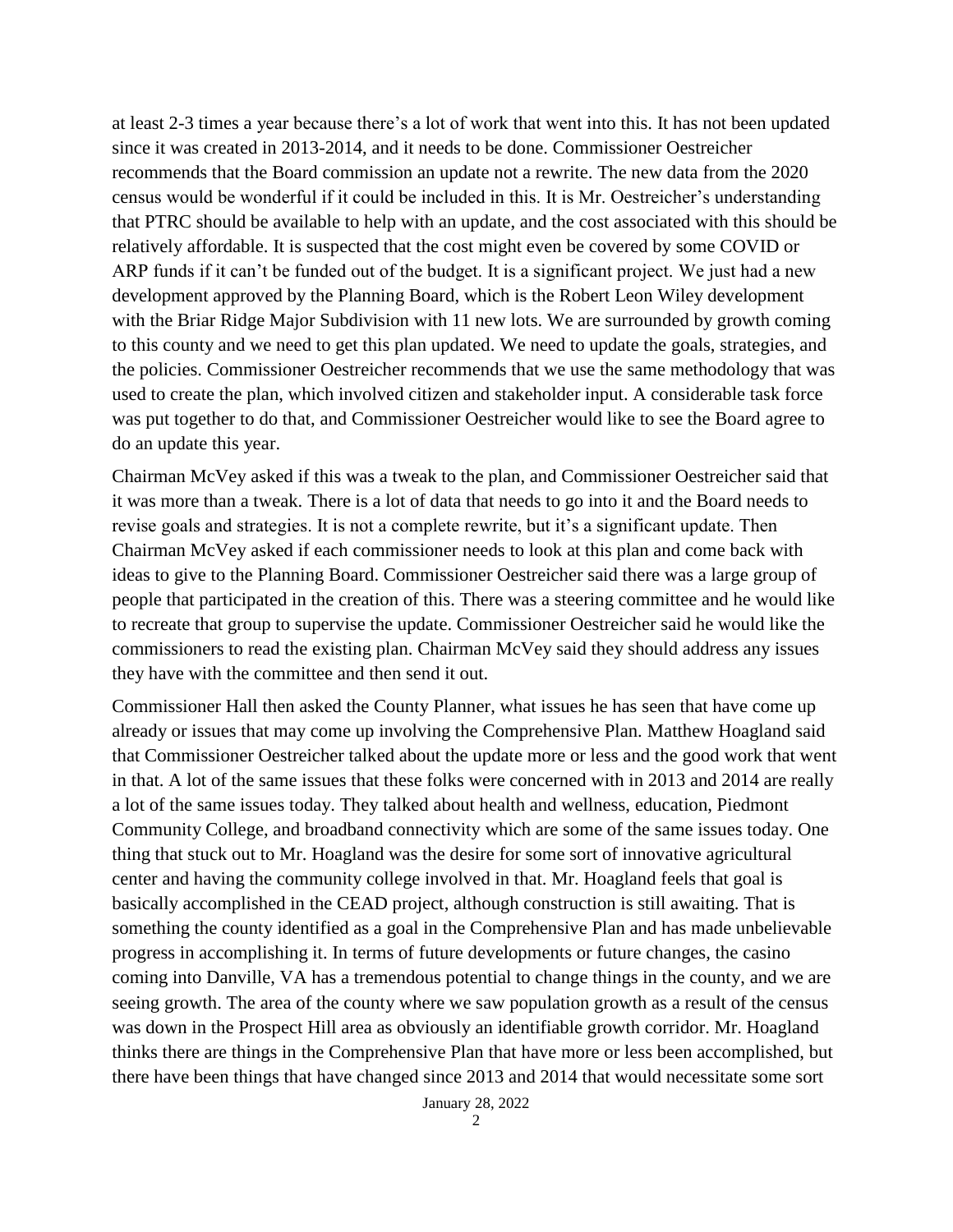of update. Commissioner Hall then asked as far as we know the casino plan is still on track to come. Matthew Hoagland said yes as far as he knows and they are targeting late 2023. Commissioner Owen said they are starting on the destruction of the property now. Commissioner Oestreicher said Apple has announced 3,000 very high paying jobs that will be coming to the RTP area, and we all know the real estate market right now has nothing available. You can't buy a house in that area. So Caswell County is going to look very attractive other than the limited roads, but even those aren't bad compared to where some of these people are coming from. Even if it takes them an hour to get there; that's probably half the drive that they've been experiencing in areas such as California. Commissioner Hall said there's two new huge major projects coming to the Piedmont Triad air force area also.

A **motion** was made by Commissioner Hall to review and update the Caswell County Comprehensive Plan. Commissioner Oestreicher asked if the motion could be amended to create a steering committee, like when the plan was created, to manage that part of the update. Commissioner Hall agreed to the amended motion. Commissioner Oestreicher said the critical part of this plan is citizen and stakeholder input. We need to manage that. This is not something we can hand over to Mr. Hoagland and have him update it. Commissioner Hall said he agree and that the County Planner and County Manager may have some suggestions for changes as they start to put this together and maintain real estate. We really need to have some local realtors involved because things are changing and changing quickly. Then Commissioner Oestreicher **seconded** the amended motion and it **carried unanimously** (Commissioners Dickerson, Hall, Jefferies, Owen, Oestreicher and McVey voted in favor of the motion)

## **RESIDENTIAL AND INDUSTRIAL GROWTH:**

Commissioner Oestreicher said he mentioned this growth that we're seeing in the southern part of the county, as Mr. Hoagland mentioned. We need to manage that growth, how it occurs in this county, and address the needs that will accompany this growth. We need to encourage high value properties and non-polluting agriculturally based industries. Those will increase the tax base so we can support the needs of the people that are moving into the county, especially if they are building quarter of a million dollar homes and tracks of land. They are going to have certain expectations on how we provide infrastructure to them, and that infrastructure includes high speed internet, electrical, natural gas would be lovely if we could get it, transportation, improving the highways, making sure there is enough water, and the quality of education for their children and employees. We need to consider once again putting together a group to do this. The Board needs to consider ways to encourage that growth. One suggestion is a ramped 3-5% discount on property tax for higher assessed value properties. We will need to make sure these suggestions are doable. For example, the first year of a three-year plan, you would get a 9% discount on your property tax. The second year you get a 6% discount, and the third year you get a 3% discount. This would encourage people to come to the county and build a high value property. Out of that we could reduce or pay for that by subsidizing contract trash pickup,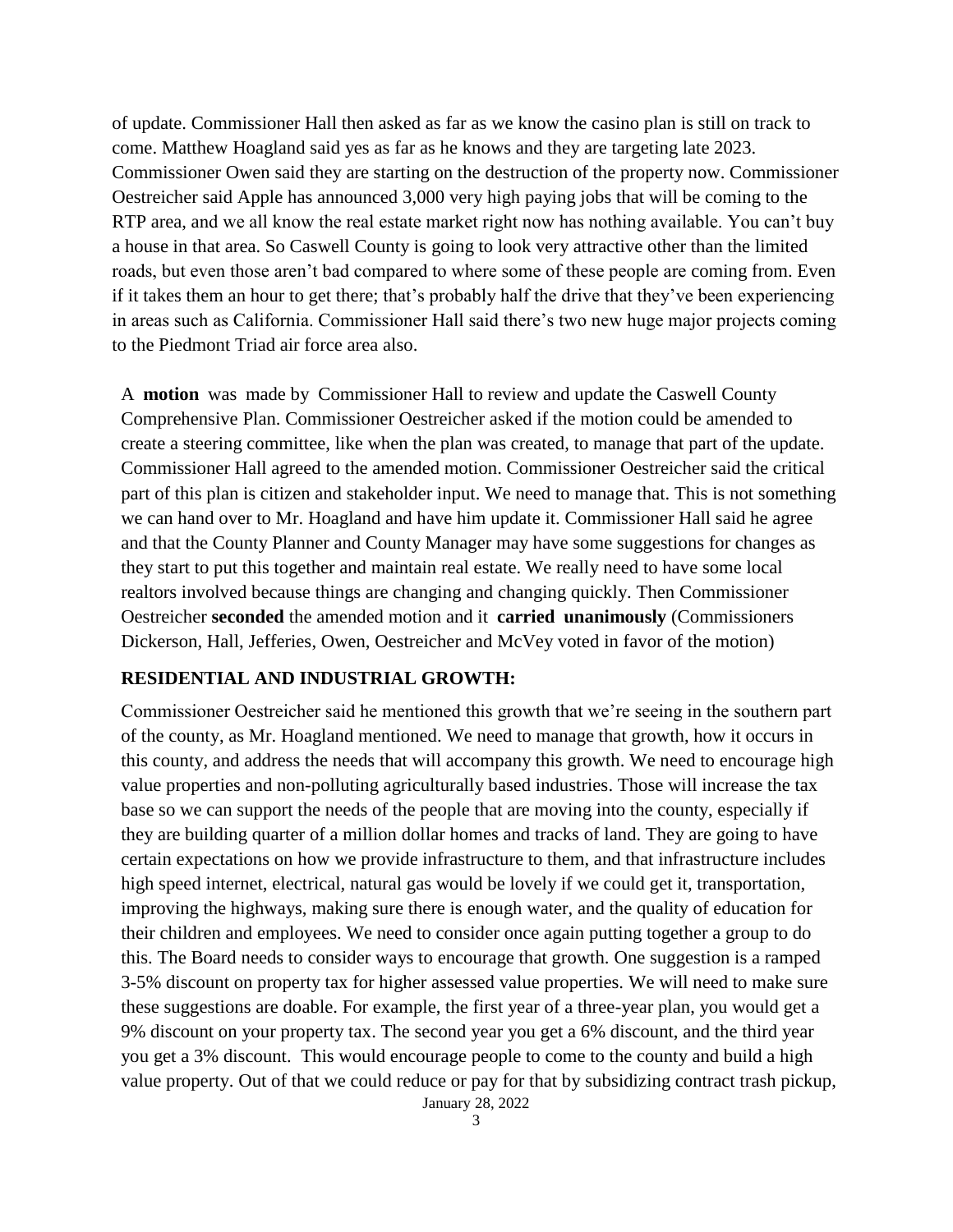but we would need to work out the details on that. Another example to encourage growth would be discounting permit fees maybe by 25% for these higher assessed value properties. The Board should be capable of coming up with some other ideas for a smaller group. To address the educational aspect of this we need to link the budget provided to the schools to the capital budget and any supplements requested to improvements made in attendance, graduation rates, and evaluations the schools are given. Right now they are very low, but they need to be linked to some measure of the quality of education to encourage schools to address the needs of the people moving into this county who have expectations for a good education for their children. Again Commissioner Oestreicher would like a group put together to look at ways to do this.

Chairman McVey asked if the Board had any comments or questions. Commissioner Dickerson said he wholeheartedly support the last comment that Commissioner Oestreicher made and he would like to be part of the group looking at ways to improve the school system and tying the funds to making better strides toward the education of our children. Then the Chairman said we need a motion to form a committee. Commissioner Oestreicher said yes to look at these incentives or look at ways to address the issues mentioned such as infrastructure and education.

A **motion** was made by Commissioner Owen and seconded by Commissioner Oestreicher and **carried unanimously** to proceed with the formation of the group. (Commissioners Dickerson, Hall, Jefferies, Owen, Oestreicher and McVey voted in favor of the motion)

Commissioner Oestreicher said part of his item that was not specified was high speed internet. Mr. Oestreicher said Rockingham County just put on their webpage an announcement about them partnering with Spectrum Charter that blew him away when he looked at it. There was a video in there about a panel discussion in a meeting that they had as part of this announcement. It was well done, comprehensive, and Mr. Oestreicher was amazed by the sheer commitment of what they're doing with Spectrum Charter and the other groups who are contributing to it. Commissioner Oestreicher said he would send the link to the clerk so that she could distribute that to everyone that is interested. Mr. Oestreicher said he would be happy to share the 37 minute video with the Board. He also sent the link to the County Manager and asked for his comments. Bryan Miller said he did view the video, and it was a great panel discussion. They spoke about cost and how they were covering their cost. Mr. Miller thinks the total cost of the project was around \$14.5 to \$15 million. Charter was covering a lot of that leaving Rockingham County with about \$3.85 million. It was an impressive project. Mr. Miller said he convened that the same group of people for Caswell County is who you will see in the video from Rockingham County. About two months ago, the president of the community college system, Caswell County School system, the medical center, the Economic Developer, the County Planner, and Mr. Miller met with the same group of people. Charter gave a presentation and discussions have begun. Mr. Miller thinks Caswell County is in a good place and have started those discussions. The recent legislation that's been passed is a little bit prohibitive from Mr. Miller's perspective on how Caswell County can specifically move forward and use funding to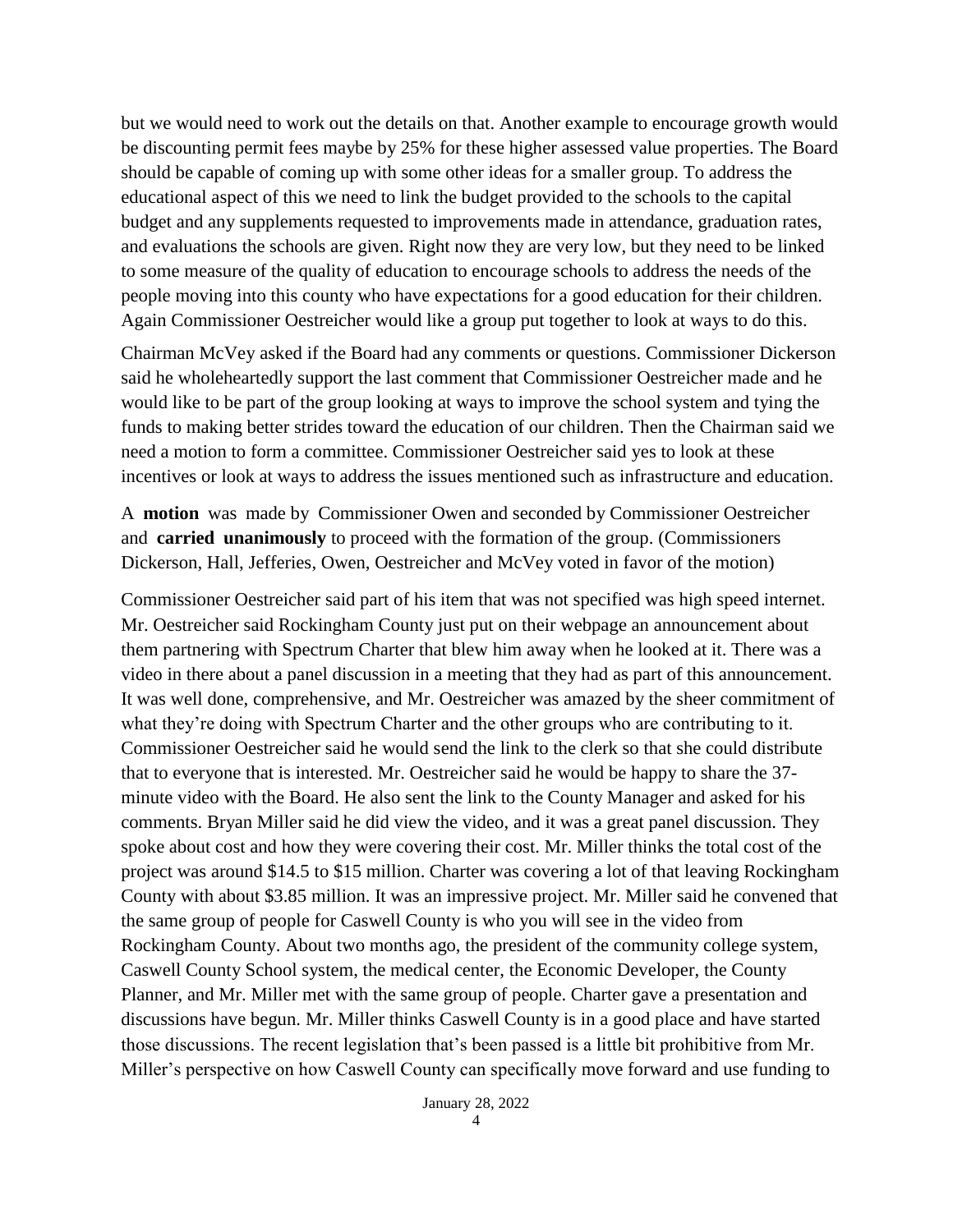do that. What it basically says is if we use ARP money or our county dollars to fund broadband internet, then we're no longer eligible for any kind of state programs like the Great Grant or the newly announced CAB Program in the future. So we need to take a good hard look at this. Mr. Miller plans on speaking with the Rockingham County Manager to see how exactly they are setting their funding up so that we can move forward with our discussions.

# **SALARY STUDY:**

County Manager Miller said he would like to inform the Board that we have most of the information we were scheduled to receive from the salary study. It is not yet ready for public consumption. There are some things that need to be addressed in it. So Mr. Miller said he will move through those processes. The Board can expect a presentation, if not in February, in the first meeting in March, but Mr. Miller is hoping to get this on the agenda in February. The basis for the salary study was to bring employees up to the minimum of the new grades. When they are brought up to the minimum then to provide them with a 1% increase for every year they've served in that position. That's kind of how the salary study was structured. When Mr. Miller says served in that position, we may have employees that have been county employees for 20 years, but they may have only been in their current position for two years. So it is really position specific not necessarily longevity specific. So, we've a little bit more work to do, but we hope to have it in front of you fairly soon.

Commissioner Hall said as you make the presentation on the salary study, make some kind of projection or indication on regional competitiveness as it relates to new jobs coming in the region. We can compare the jobs that are here, but let's consider the new supersonic jets that are going to be built and they pay about \$150,000 plus. There is another new place coming and you are probably talking about over \$100,000. We've got to have some kind of field for the new jobs and how that will affect us, especially when you've got GTCC who is already starting training. Companies coming in to recruit some of our employees who are making for example \$20/hour and they are willing to pay them \$25/ hour to take the training and \$30 /hour when you get your certificate. We have to be able to visualize the impact not only on the county but on other local jobs here. Mr. Miller said we can certainly do that.

Commissioner Oestreicher then asked if part of that salary study was the creation of job descriptions. The County Manager said that is correct. Then Commissioner Oestreicher asked if those descriptions will be in there for all employees, and the County Manager said yes for all positions. Commissioner Oestreicher then asked what the plan was with those. Will they be reviewed by the employees and that employee's supervisor to make sure they are applicable and accurate? The County Manager said yes they will and the departments will have the opportunity to review those. The job descriptions were written based off what has already been approved by the supervisor and was submitted by the employees. So Mr. Miller doesn't think there will be a wide gap in any one job description. The salary study did encompass every department including the Sheriff's Office, Department of Social Services (DSS), and the Health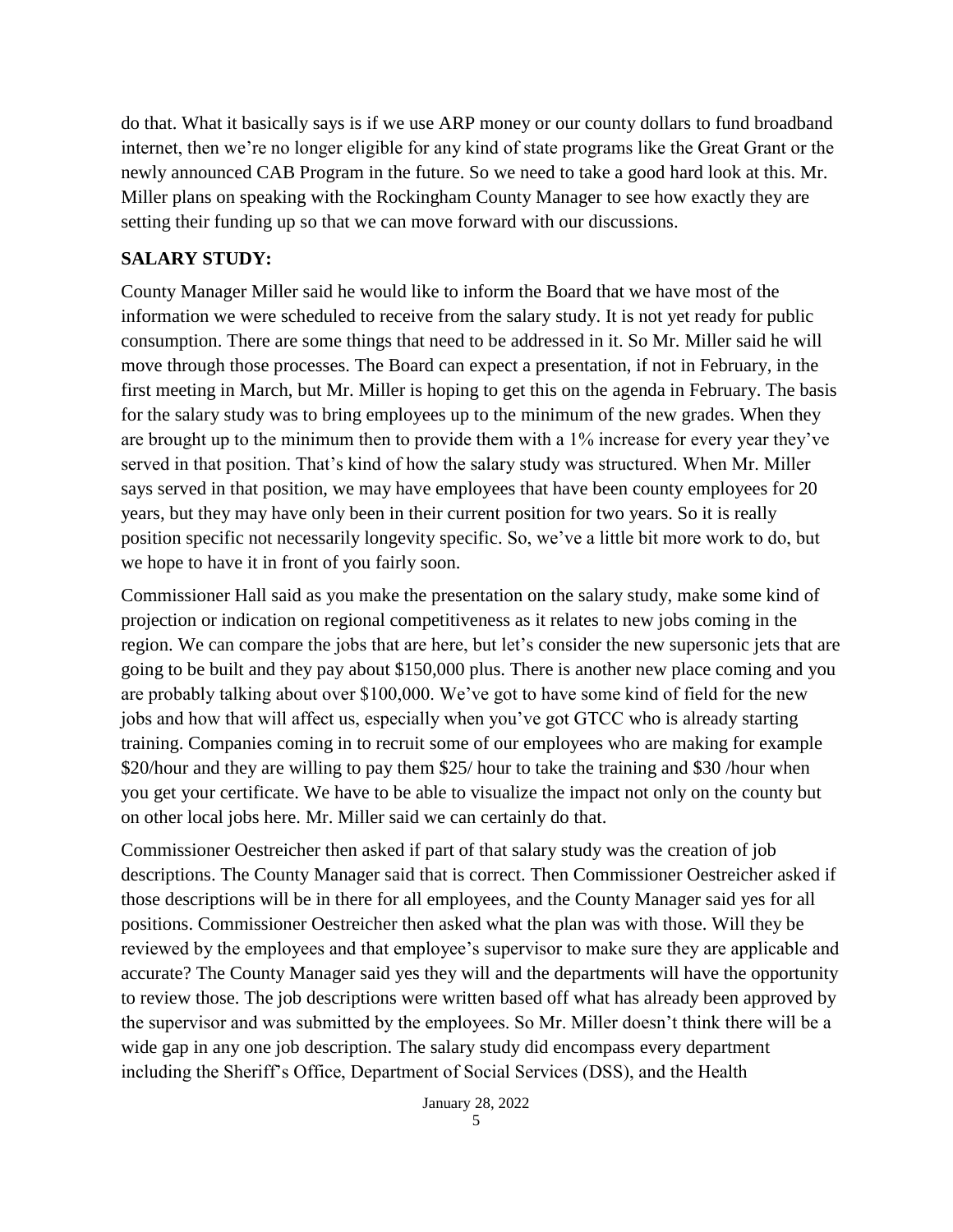Department and everybody in them. Not everybody was specifically asked the questions like some departments were because we have some employees that fall under the State Office of Human Resources jurisdiction which is DSS, Emergency Management, and the Health Department. They already have standard grades so we couldn't really affect that much. Interestingly enough those departments are some of the departments that need attention for their current salaries the most. So hiring is becoming increasingly difficult in not only DSS but in EMS, 911, and the Sheriff's Department, which are facing an increasing challenge. Even since this salary study, all public safety roles around us are increasing starting pay for deputies and 911 telecommunicators. So since this data has been gathered their pay has increased. To get people or bodies in seats we're going to have to make some changes.

Commissioner Oestreicher said that just reinforces the need for us to increase the tax base because this has to be paid for somehow. People are not going to come just because we have a beautiful courthouse. This is getting significant. How many open positions do we have? The County Manager said there are several at DSS, EMS always has open positions, and the Sheriff's Department has open positions. Then Commissioner Oestreicher asked if it was at least 5% of the total population. The County Manager said he would say 5% at least. Commissioner Oestreicher said that impacts our ability to get the work done. The County Manager said yes it does. Mr. Miller thinks the emergency services department, Sheriff's Office, EMS and 911 are going to suffer extra pressure because of the development we're seeing with the casino and what will carry over from Danville into Caswell County and from the developments in the south and east. Because of the extra pressure they are going to see if salaries aren't brought up and they're not able to hire, it's going to cause extreme difficulties with emergency services.

Then Commissioner Oestreicher asked if Virginia has state income tax. The County Manager said yes. Then Commissioner Oestreicher said so a Caswell County resident that works in Virginia has to file 2 state income tax forms, and we need to point that out.

## **SOUND SYSTEM IN HISTORIC COURTHOUSE:**

Chairman McVey said he doesn't think it can be improved. Commissioner Oestreicher said we tried once when we got the microphones, a new set of speakers, and with the COVID money we purchase the screens and the cameras. Every meeting Mr. Oestreicher said he gets calls and complaints from people who can't hear what is being said. It's like conducting a secret meeting in public. In the audience all you hear is noise. Part of the issue is some of us don't use the microphones properly. But even when you do, Mr. Oestreicher said he can't even hear what Commissioner Owen is saying. These days with the electronics and things available, there has to be a better fix. Part of it is, and Mr. Oestreicher thinks it's going to be unacceptable, is the acoustics in that room are terrible because of that super high ceiling and no curtains or any way to baffle that noise. So you get echoes in there when they start to bounce around that negate the sound. They are 180 degrees out of phase with sound generated. Mr. Oestreicher said he was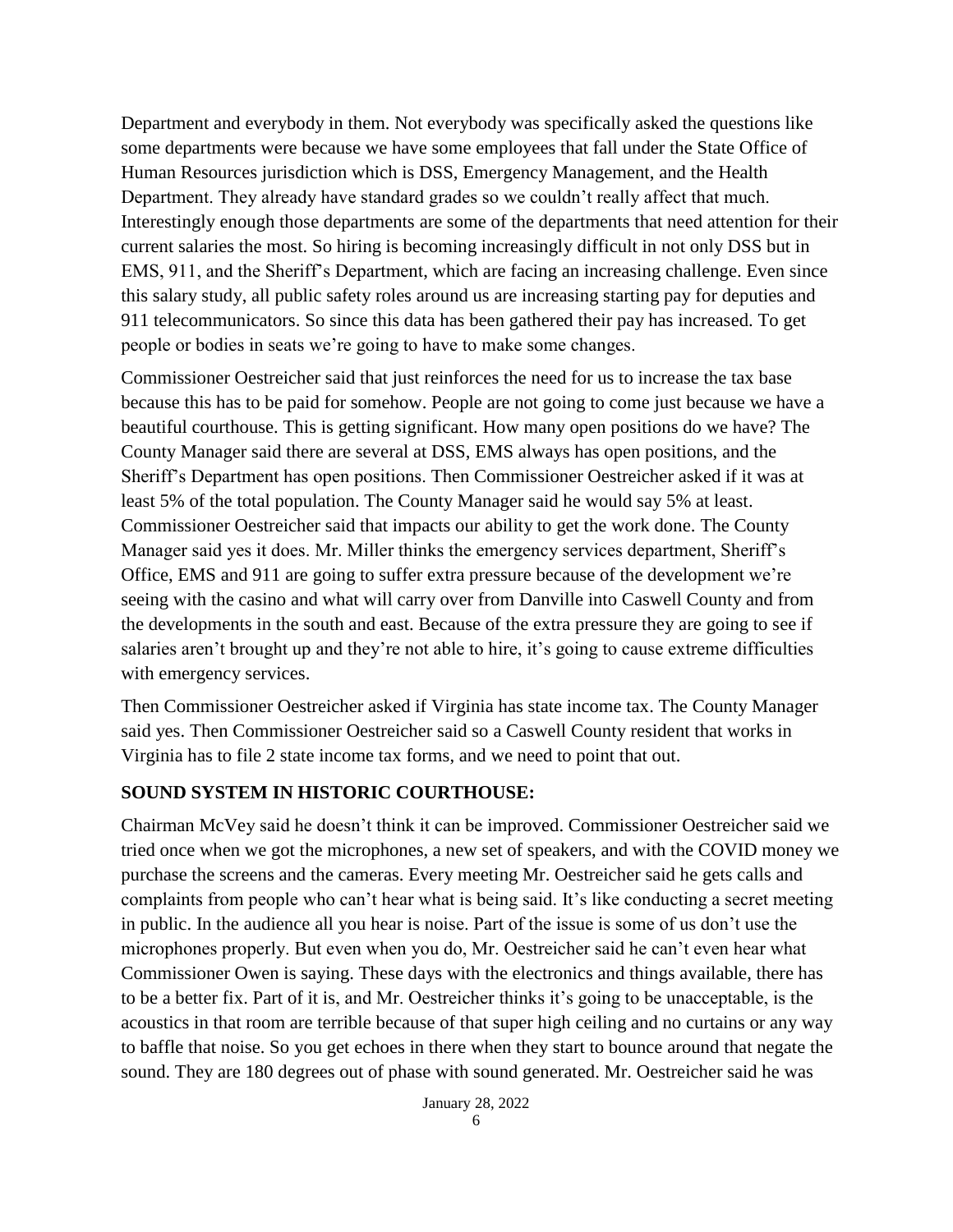not sure if transparent baffling could be put up, but it's not necessarily an electronic fix. Have we looked at getting a sound engineer to come in? Is that possible?

The County Manager said we have had not necessarily sound engineers but we have had sound people come in and look at the room to advise on equipment. We have implemented that equipment. For various reasons it just doesn't seem to work. We will give it another shot. Commissioner Oestreicher said we have already discussed items that are going to load your wheelbarrow pretty high. Mr. Oestreicher said he understands that, but this is important. The County Manager said he understands. Commissioner Oestreicher then said maybe you can have a department head undertake this or someone else other than the County Manager. It needs to be done and we need to fix this or we need to meet somewhere else. Chairman McVey said he thinks the Board had talked years ago about the same situation and we even talked about moving. Mr. McVey said he couldn't remember if the Board actually did move for a meeting or not, but it seems like they did. Chairman McVey said he doesn't think you can do much to the Courthouse being that it is a historic building it's going to be difficult to do much to it.

Commissioner Oestreicher said it's technology out there now that wasn't out there three years ago. Then Chairman McVey asked can we afford it. Commissioner Oestreicher said he doesn't know, but he thinks we cannot afford to do nothing. The County Manager said we are happy to take another look at it and maybe get a sound engineer in that can help us work through the different aspects and challenges we face with this historic building. Commissioner Oestreicher said get someone in there with sound meters during the meeting, especially when we have public comments. Have them listen with the equipment and figure out what the problem is. Commissioner Oestreicher thinks there's got to be a fix and part of it is that the Board need to use the microphones. That's one of the bigger things we can do.

# **IMPROVE COMMUNICATION WITH COUNTY RESIDENTS:**

Commissioner Owen said he thinks we discussed this one other time a couple of years ago and we came up with a list of suggestions. Mr. Owen said he wasn't sure if we still had the list or not, but one of those suggestions was to put a video monitor into various Dollar Generals and convenient stores that would scroll constantly with Caswell County information. Commissioner Owen said that is one idea he could remember but he can't remember what the actual product was called. Mr. Owen could not remember if Rockingham County used that or what county it was. That was one of the suggestions so if the County Manager could look back and find that lists. The County Manager said we will definitely look into that.

Commissioner Oestreicher said he thinks he originated that a couple of years ago. Mr. Oestreicher said what he had put on his list was where is the action plan for doing that. Commissioner Oestreicher said he would like to see the plan reenergized and have a plan put together for the Board to review and act on. Return recommendations as Mr. Owen mentioned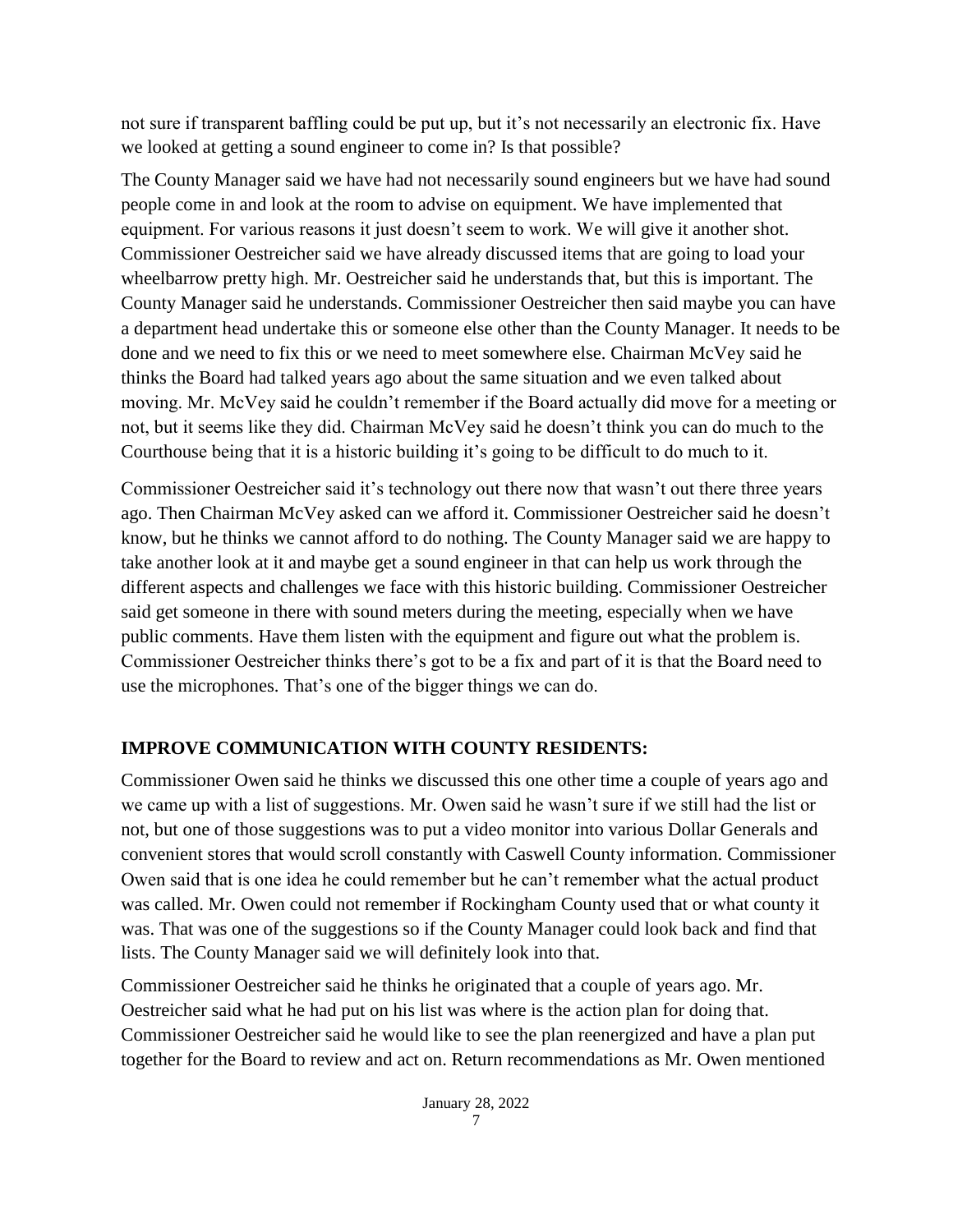about putting up information and linking it to the county webpage. The Facebook page is difficult, but we need to put that information in there as well. Commissioner Oestreicher thinks we just need to do a better job of getting information out. Maybe we can have someone and part of their job is dedicated to informing the public so they know we're thinking about these kinds of things. Commissioner Oestreicher would like to see an action plan put together and have some suggestions on how to do this.

The County Manager said he thinks this is something that there needs to be community engagement before the Board decides this is the way we are going to do it. Because we can guess all day long how people receive their information but without understanding how our residents actually receive information and the different channels that they all receive information through, Mr. Miller thinks it's very possible we will miss the mark if we don't do some type of community engagement before. That may be part of the process. Commissioner Oestreicher said that's certainly why he said action plan. This is how to go about doing this and that is certainly one of the steps. It's part of the comprehensive plan. It's community meetings and if we link it together in that, that's fine. It probably should be part of the comprehensive plan. Commissioner Oestreicher said holding meetings with the public right now with COVID still underway is difficult to gather people around here because we are a large county with a very low density population. That population is not shy about telling us we're not doing a good job of communicating. We need to address that. Your point is well taken and it needs to be part of an action plan.

Commissioner Owen said in his second year as a commissioner he tried community meetings. Mr. Owen had one in Yanceyville, one in Providence and one in Milton. Two people showed up for three different meetings. Mr. Owen thinks that is a good thing if we could have meetings in communities, but our residents have to be willing to come and hear. Any way that we can improve the communication, whether it's through community meetings or if we have to look at staff and have someone deal specifically with that part of the time, it would definitely help to improve relationships.

## **UPDATE OF DEVICES:**

The County Manager said he knows that each commissioner at some point in time has had some issues with the Surface Pro. We're at a point where we can move forward with purchasing new devices for the Board of Commissioners. If you would like to do that, we are happy to yield to whatever you guys want to do. We are at a point where we can purchase new devices if you would like to do that. The Board has had the chance to experience both iPads and Surface Pros. Commissioner Owen said he is not a big fan of the Surface Pro. He uses it, but he is not a big fan of it. Mr. Owen said we have not had these devices long, so unless the Board cannot be efficient with them at all, he would hate to spend more money on devices. But if we do we do, he would vote for an iPad not another Surface Pro. Commissioner Oestreicher asked does everyone have to have the same device. The County Manager said yes, it's advisable that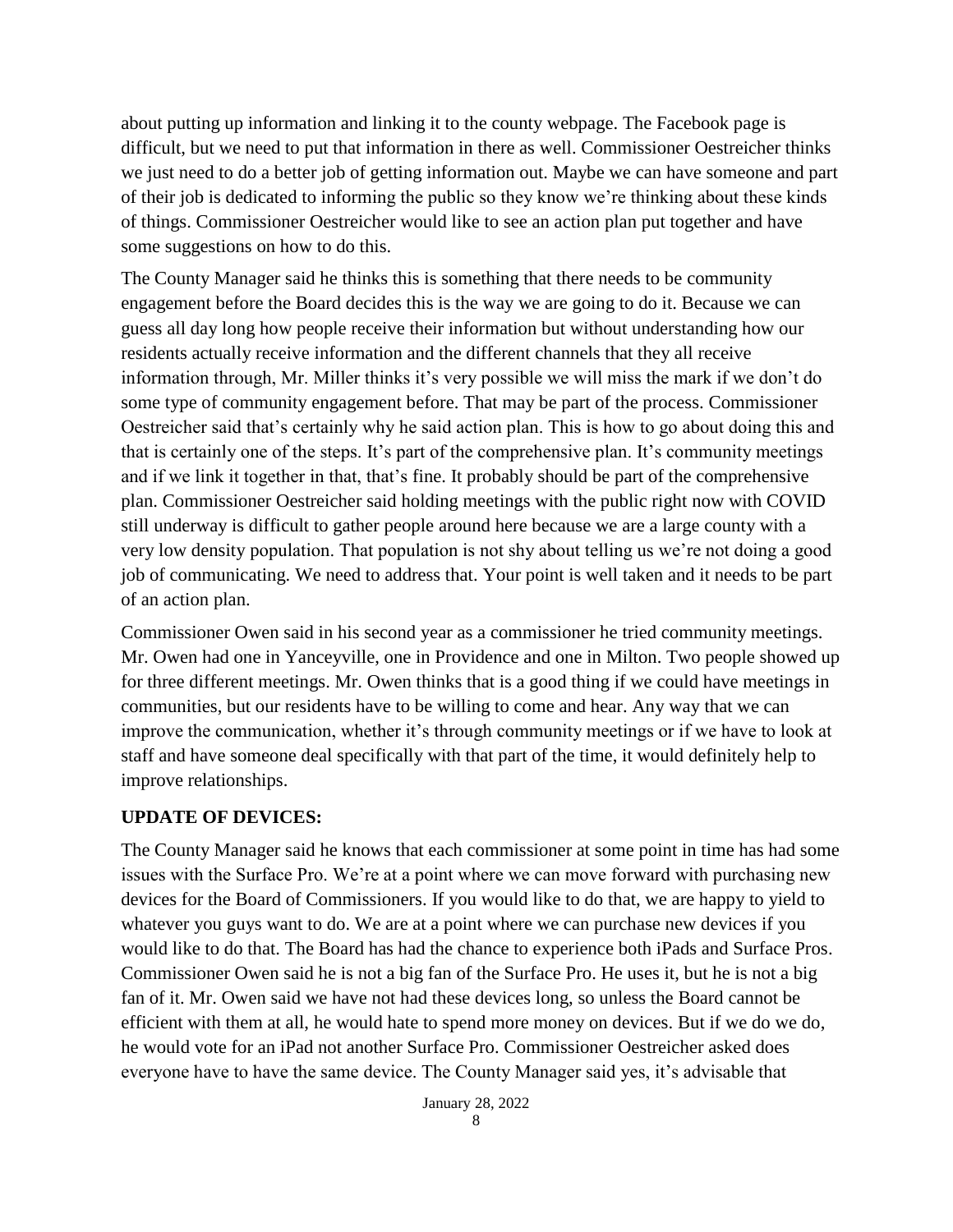everybody has the same so you can work across platforms on those devices and so our IT department isn't constantly fixing different devices for different commissioners. When members of the Board change, we don't always order new devices at that point in time.

Commissioner Oestreicher felt the iPad was a pain to work with. Commissioner Dickerson said he has had an extreme amount of problems with this Surface Pro. Matter of fact, Commissioner Dickerson has to take it back to the IT department again because he could not get the device to connect. He had to join this meeting on his phone. It's not an internet problem but it's some kind of glitch that happens and IT has to work on it. Mr. Dickerson said this device is just not workable. We need to do something different. Commissioner Oestreicher asked what are the options. The County Manager said first he needs to know if the Board is inclined to do something different. If the Board is inclined to do something different, we'll bring you back a list of options. One maybe a small laptop or an iPad, but we will bring you back the list of options and let the Board decide. If you choose for everybody to be able to choose their own device, that's fine. We'll work with that, but it's not the easiest thing to do. Chairman McVey asked if the County Manager needed a consensus from the Board. The County Manager said you can do that, but this may be a topic for our budget discussions and add this money into next year's budget if you think you can make it another six months. If you don't think you can make it another six months, then we can definitely proceed now. Commissioner Owen said he is good because he still has his iPad, so he has both he can use. Mr. Owen said he struggled earlier, but he has gotten the hang of it much better now. The iPad was easier for Mr. Owen to operate. Commissioner Oestreicher said if he could get a mouse on the Surface Pro he would be good. Then Mr. Oestreicher asked if someone could order him one. Commissioner Owen said it's up to the Board because he doesn't know who else struggles with it or has problems with it that's not related to internet service. Commissioner Dickerson said his issue is not related to internet service. Mr. Dickerson said he could be in a city where he's on the latest and greatest street connection and he still has issues with the device. Mr. Dickerson would like to get the options now rather than later. Commissioner Owen said it never hurts to get options so we would agree to go ahead and get what options are available. Then we can proceed with the cost and where the money could come from. The County Manager said we will have some options for you at your upcoming Commissioner meeting.

Commissioner Hall then said he wanted to make a comment that is not directly related. Mr. Hall said he has had so many problems with the Surface Pro he has quit using it. He uses his laptop at home. Personally what got him is when he called the IT department and they agreed to look at the device. Mr. Hall was told when to bring it in, but when he got to the courthouse the deputy would not let him in. That bothered him. Mr. Hall told the deputy that he was bringing the device to the IT department and was told they didn't care who he was coming to see, but he was not bringing no computer in there. Mr. Hall said he didn't want to over react, so he went outside and called the IT department again. The IT guy came out and took Mr. Hall in the back door. If we are going to have a department at the Courthouse that serves county employees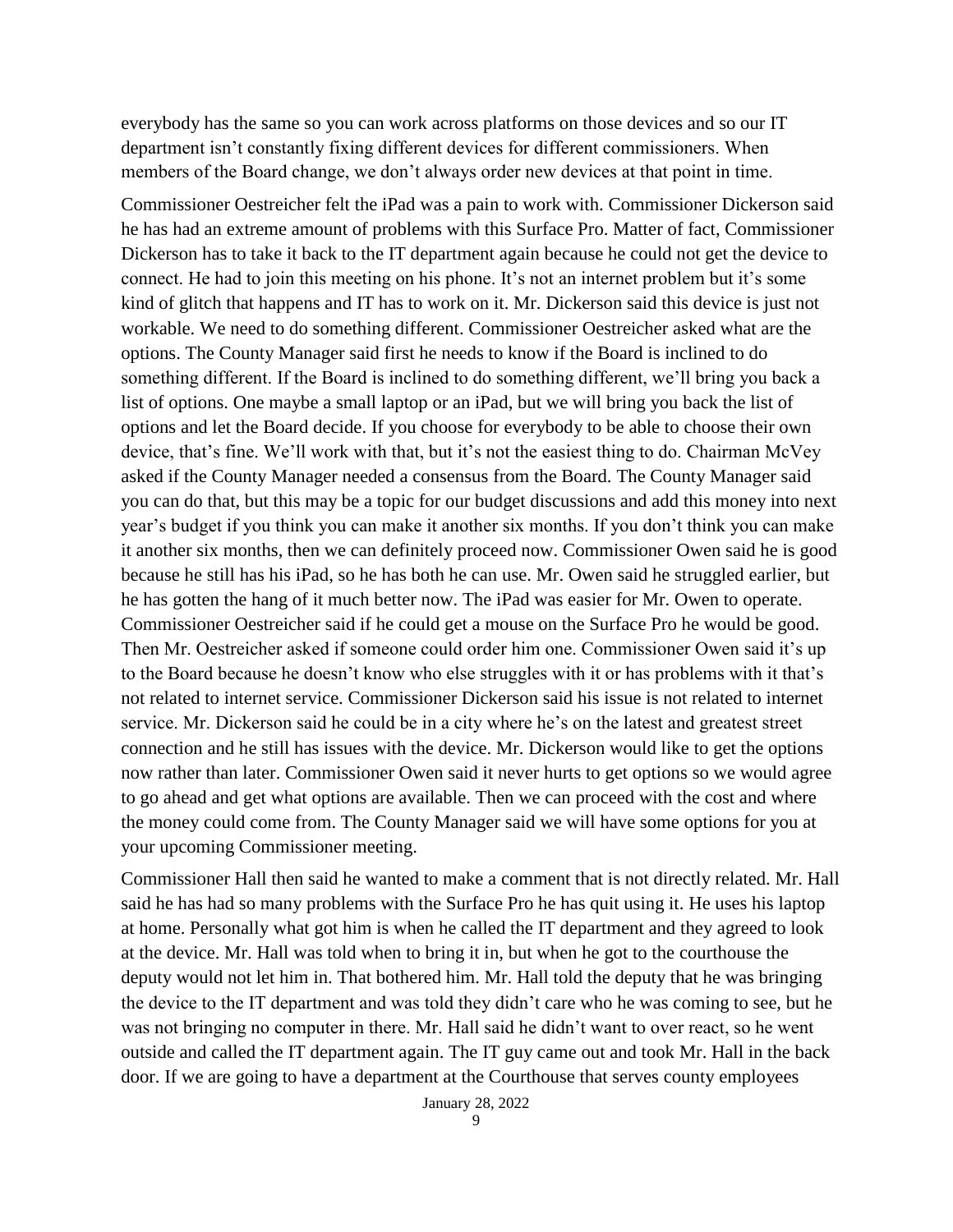there ought to be a way to get in. The deputies need not be so hostile. Mr. Hall said he did not call the Sheriff or the County Manager, because he didn't want to over react. Then Commissioner Owen said so we have a consensus to look at the options that are available. Commissioner Oestreicher said he was told to call IT and they will meet you at the side door to go in. He believes the door between the IT department and the courthouse is a secure door already, so it can't be a security issue to do that. Chairman McVey said he has never had an issue getting into the bottom of the courthouse. Chairman McVey said Mr. Hall should have pointed to the picture on the wall of the Board of Commissioners. Chairman McVey asked the County Manager to speak with the deputies about this kind of stuff, and the County Manager said we can.

## **RENEWABLE ENERGY:**

Commissioner Hall said he has been trying to stay up on the news with this stuff on renewable energy. Mr. Hall thinks it's time the county start thinking and planning to start using some type of renewable energy be it solar, electric vehicles, or something else. It has been a few years since Mr. Hall has looked at that, but we need to consider any combination of renewable energy that staff or anybody else can come up with.

Commissioner Owen said he would like to see how we compare now to where it used to be since they have put in different lights. Mr. Owen would like to see if that made any difference in our utility bill at all because those newer lights were supposed to be way more efficient. Commissioner Hall said they probably are, and he is thinking more about our heating and cooling. When we go into some of our buildings in the summer time, the air conditioners are running and staff has heaters under their desks. Those kind of factors we need to figure out a way to mitigate. Commissioner Oestreicher asked who the electric provider was and the County Manager said we use Duke. Then Commissioner Oestreicher asked if Duke offered an assessment. The County Manager said yes, he was sure they would be willing to come out and take a look and make recommendations and suggestions. As part of this process, we can have that done. Commissioner Oestreicher said he thinks it goes beyond renewable energy and it's just energy efficiency. Renewable would be a portion of that but the bigger picture is the whole energy utilization. Commissioner Oestreicher then said what about throwing in with Enterprise the electric vehicles just to see what their input is. The County Manager said we can do that. That's an energy use said Mr. Oestreicher.

Then Commissioner Owen said since you brought up cars, he spoke to the Sheriff on yesterday and he still has not received his cars. Why has he not received those cars yet? Mr. Owen said don't misunderstand me. It's not just an issue with Enterprise. He thinks it is a problem all across the country. The County Manager said we have not received ours either. Commissioner Oestreicher said it took him 4 months to get his new vehicle, and that is because he got the order in early. This chip shortage in cars and re-outfitting those cars is yet another stage of complications.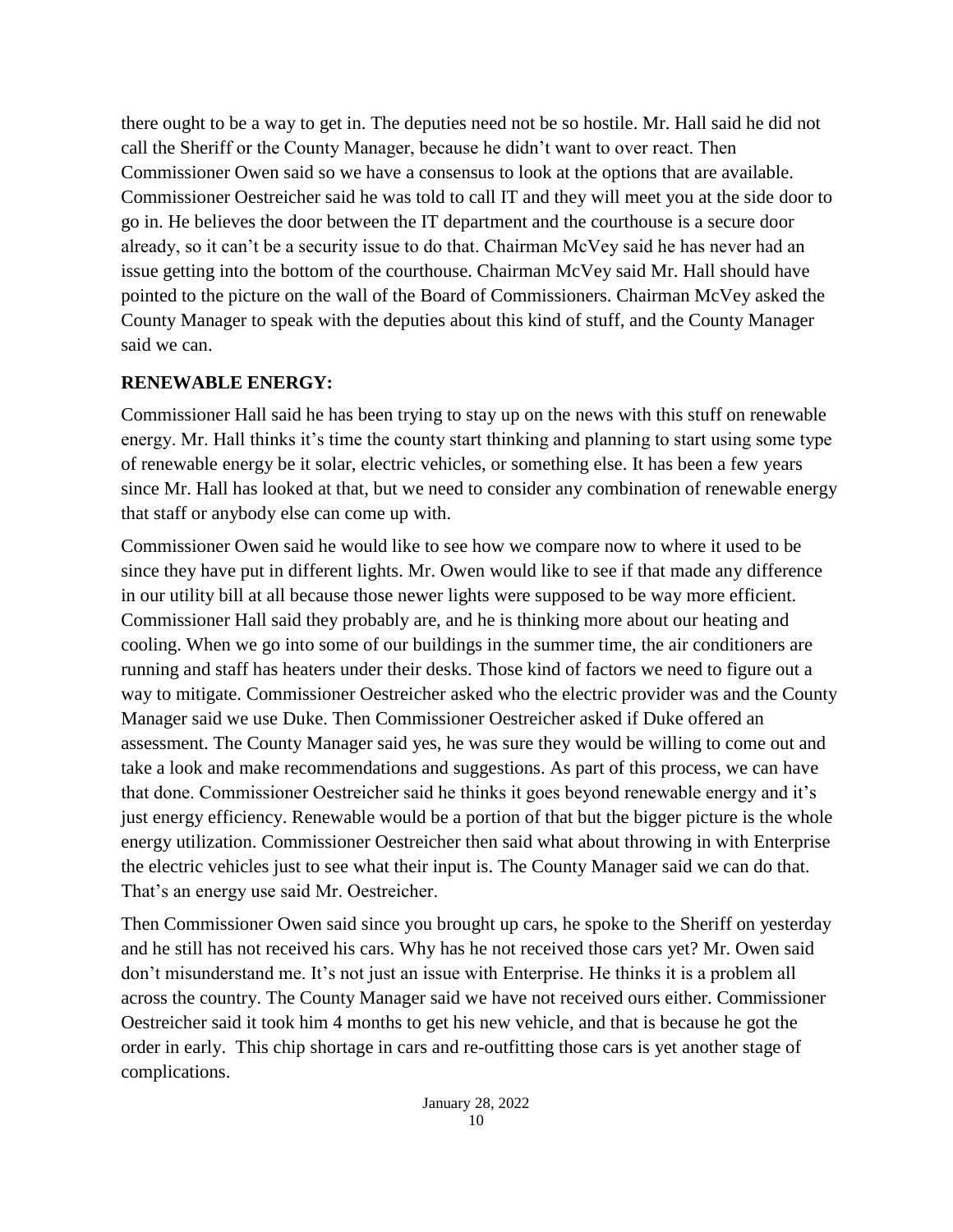## **COUNTY MANAGER'S UPDATES:**

The County Manager had no updates. Mr. Miller said this is a work session and this is for the Board to tell us the areas you want to focus on.

# **COMMISSIONER COMMENTS:**

**Commissioner Jefferies:** Mr. Jefferies thinks Economic Development should have been in this meeting. There are some things we are going to have to do, if we are going to have more economic development. Mr. Jefferies look at t.v. and things are happening all around us, but nothing is happening here in Caswell County. We can't continue to put out money and raise things for tax payers. The other issue is tax base. People in Caswell County need a raise and they always have. We have always been behind in pay and Mr. Jefferies guess we will always stay behind. But we have to have tax base here in Caswell County.

Mr. Jefferies said another thing is that we do not need to order those big trucks for employees to drive like Section 8 or the County Planner. Mr. Jefferies think we need a mid-size truck for gas purposes. Those big trucks burn gas. Mr. Jefferies bought one and he wish it had not been bought. It made him think of the trucks the county bought that probably also have a v-8 engine. We need to look at this before because we need to cut back on some of that.

Chairman McVey asked if Mr. Jefferies would like for a meeting to be set up with the Economic Developer. Mr. Jefferies said yes, but he wants to know what is going on. Then Chairman McVey asked if they wanted to do that at a regular Commissioner meeting or do a planned meeting for Economic Development to come in. Commissioner Owen said he thinks an update like they have had in the past, but with COVID it has misdirected all of it. The Board was having the Economic Developer come every quarter just to give an update. What the Board has to remember too is that there are some things that the Economic Director cannot give out information about. There are just things she can't tell. Mr. Owen think she should just come to give an update for the Board because there are things that have happened. Chairman McVey asked if that can be placed on the next agenda. The County Manager said not the next agenda but the agenda following that one.

Commissioner Oestreicher asked if the Board wanted he could put the broadband video on the screen, but Chairman McVey said they could watch it individually.

# **ANNOUNCEMENTS AND UPCOMING EVENTS:**

**February 7, 2022 – Board of Commissioner Meeting at 9:00 am**